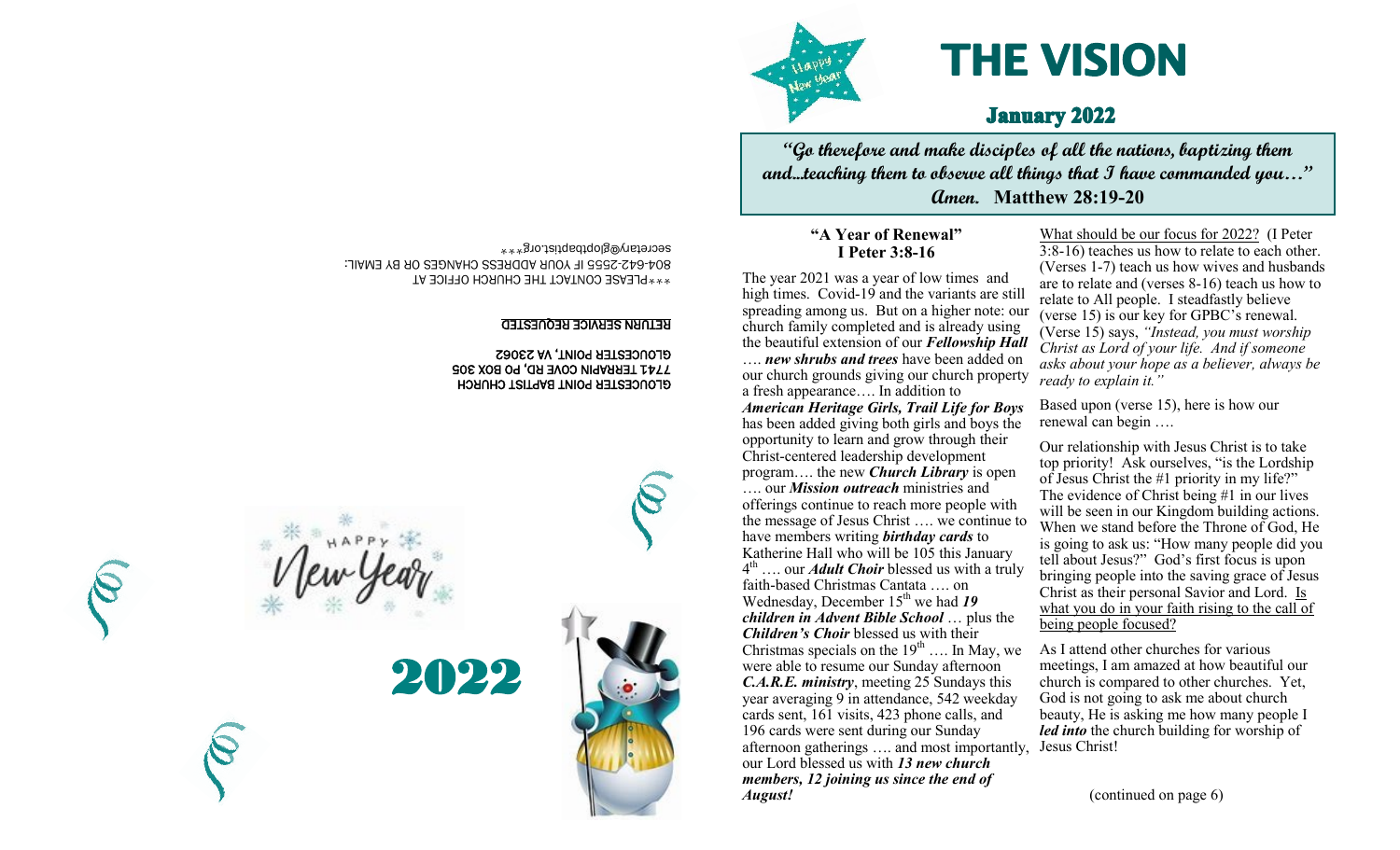# $Page 2$   $D @ 3$   $D @ 3$   $S$   $Page 7$ Devotional

#### **Praying for the Lost in the year of our Lord 2022**

As we begin this brand-new year, let us be encouraged to pray and keep praying for lost souls. Interceding for them is such a needed ministry. As believers, we realize that we once walked in darkness, but now we walk in the wonderful light of God's love through Jesus Christ, His Son. We were once in bondage to sin, but thanks be to God, He has set us free, and we are heaven-bound! The Holy Spirit lives in us, and we have His love, joy, peace, faith, hope, righteousness, strength, and so much more. He is at work in us, always inspiring us to grow closer to Jesus and become more like Him.

Because God has put His love in us, we are concerned about our family members, friends, co-workers, neighbors, etc., who don't yet know the Lord. We so much want them to become part of God's forever family. In studying, I discovered some Scriptural ways to pray for the lost.

Pray that God:

will give them a heart to know Him. *Jeremiah 24:7*

will incline their hearts unto Him. *1 Kings 8:58*

would grant them repentance to acknowledge the truth. *II Timothy 2:25*

would open their hearts to believe the Gospel. *Acts 16:14*

would remove Satan's blinding influence. *II Corinthians 4:4*

*James 5:16* say, *"The effectual fervent prayer of a righteous man availeth much."* With God's help, let us pray with regularity for the lost people we know. Because God made us with a free will, we know that He won't force anyone to believe and receive His gift of salvation, but He is *"not willing that any should perish, but that all should come to repentance." II Peter 3:9* Let us also look for opportunities to share the message of the Gospel to strangers who come across our path. It could be that God has been preparing their hearts for salvation through the prayers of others.

**Our Lord will do everything He can to draw the lost unto Himself. He enlists us, who already know Him, to labor together with Him on their behalf. Let's not give up!**

—David Crummett



Heavenly Father, At midnight, When the old year dies, And the new comes bounding in; I draw strength from knowing That in the next twelve months The snows will go The buds will burst The heat will rise The leaves will fly, That all these things will happen According to Your schedule And in Your time That there is order in Your universe, And that I am part of it."



**VAN VARNER**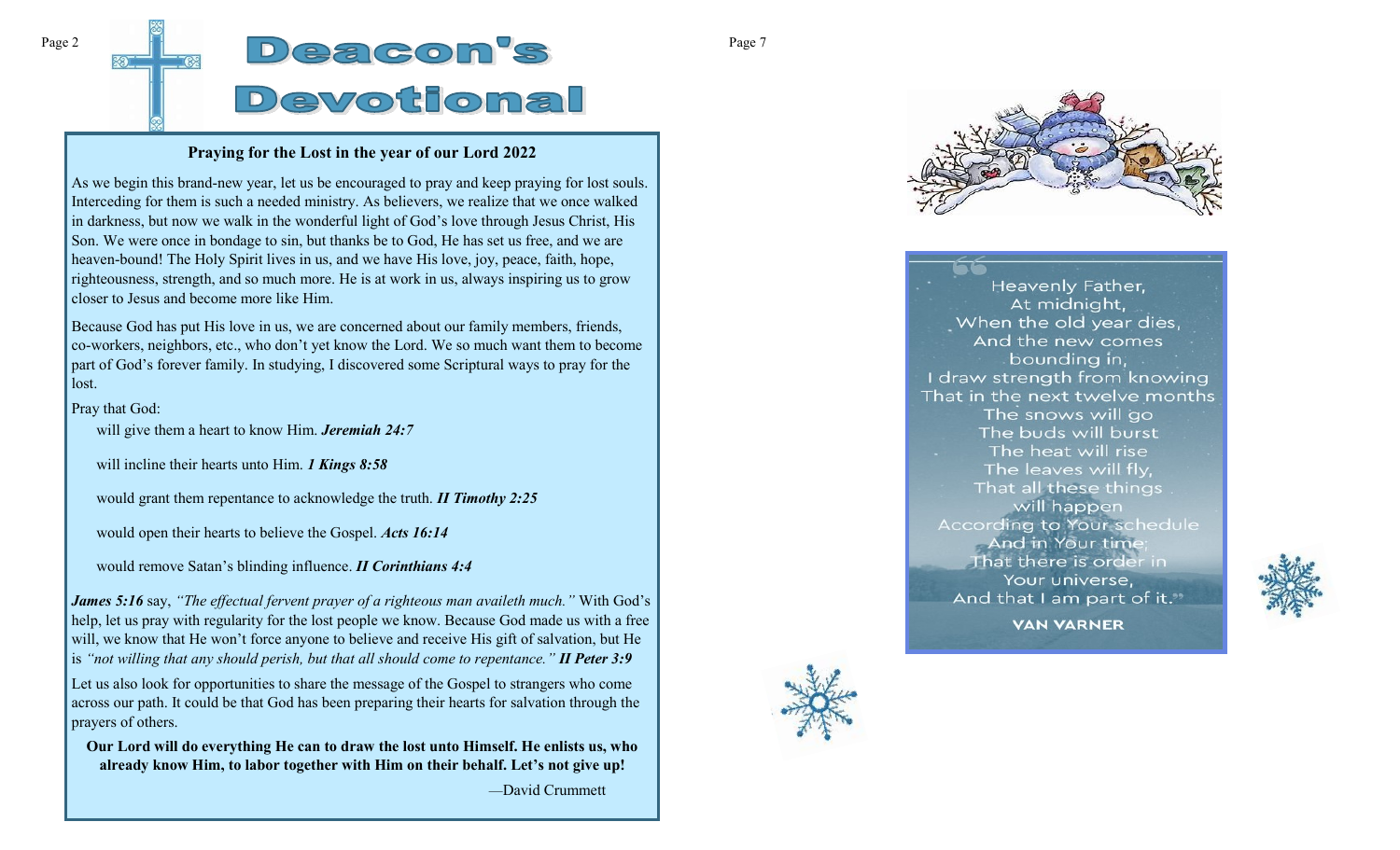(continued from Page 1)

I came across a few thought-provoking questions pertaining to renewal: 1) what prevents me from having a daily devotional time with Christ? 2) what is more important to me than being in His house of worship? 3) what did I buy with His tithes? 4) what does my church family need most … *You and ME!*

experienced. By following God's Holy Word, it will be the beginning of a great future!

May our priority #1 be to: Love God, Love Others and Serve Christ in the World,

Pastor Bud Goude

During 2022, the renewal of our relationship and commitment to Christ will result in others asking us about Jesus Christ, after all, is that not the most important observation? This coming year can be the best year any of us have ever

> / fitnessandfaithfulness Ove  $i \mathsf{\Omega}$   $\mathsf{u}$  $0$ and Over-How "God has poured out His love into our hearts."<br>(Romans 5:5)

**Deacon of the Week** 1/16—Buddy Hogge 1/23—Sandy McElfresh 1/30—Barry Milligan **Nursery Workers** 1/2—H. Warren/T. Owens 1/9—L. Walton/A. Zepeda 1/16—Jaime/Bailey Moore 1/23—H. Warren/ 1/30—Beverly/Connie West

## **January Ushers**

Jimmy Diggs Amy Jacobson Gus Saunders



**January Tellers** Lynn Walton Amy Jacobson

**Sun. Sch. Nursery** Sharon/Howard Warren

#### **Older Children's Church** 1/2—Alice/Gordon Smith

1/9—TBD 1/16—M. McNeil/D. Gandee 1/23—Connie/Sami West 1/30—Connie Stewart

#### **Younger Children's Church**

1/2—Nancy Dyson 1/9—Sonya Anthony 1/16—D. Goude/J. Marshall 1/23—R. Wells/M. Wagner 1/30—T. Greggs/Youth







1/2—Bill Breeden 1/9—Jimmy Diggs